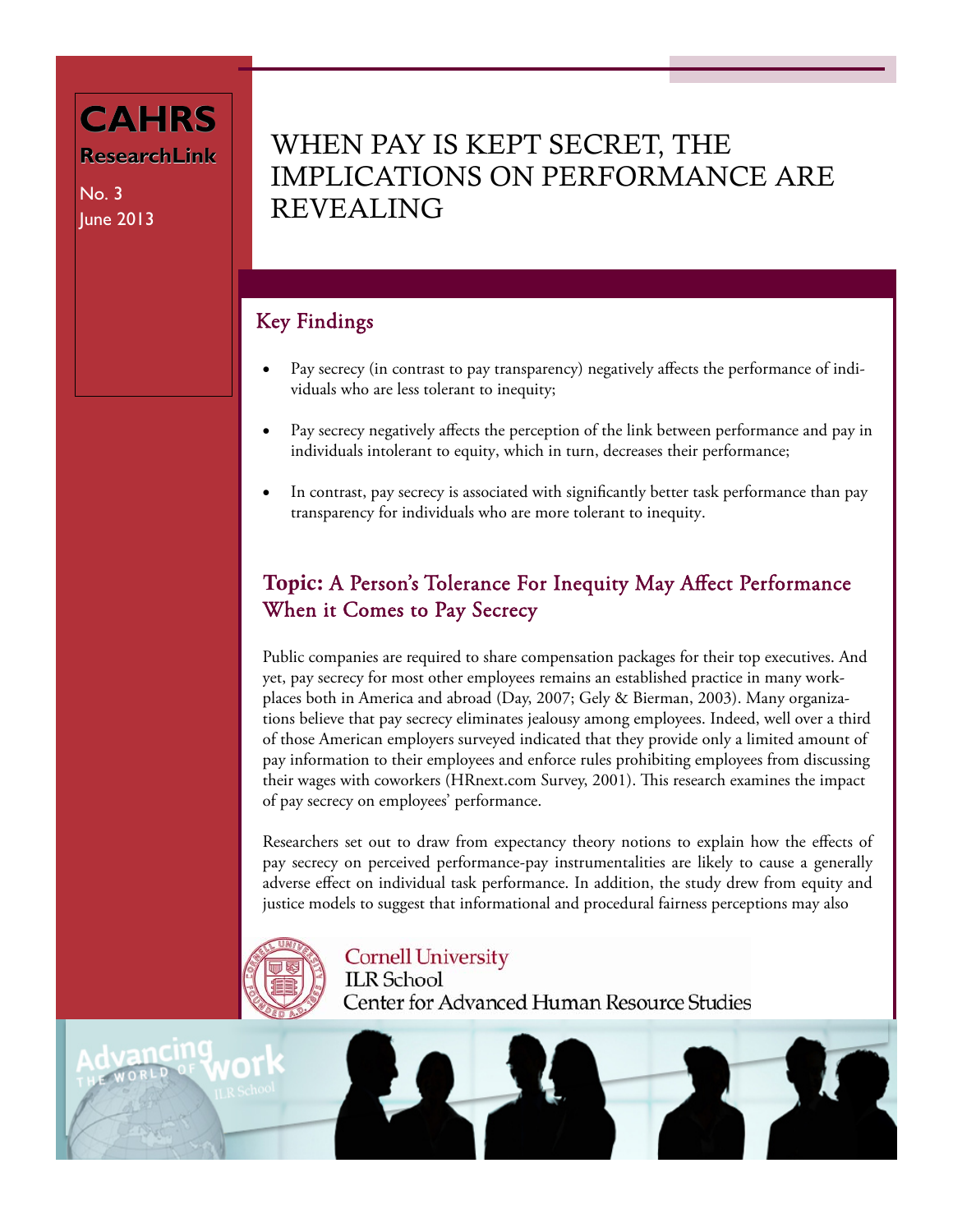## **CAHRS ResearchLink ResearchLink**

play a role in generating such outcomes, partially mediating the effect of pay secrecy on individual task performance. Finally, building on Collela et al's (2007) suggestion that the effects of pay secrecy may not be universal, the researchers explain how this indirect effect of pay secrecy on individual task performance is likely to be moderated by tolerance for inequity.

The study was performed in a lab-based simulation in which base pay was constant, but pay communication policy regarding performance-based bonuses was manipulated. The experiment proposed and tested the following factors:

(a) the psychological mechanisms linking pay secrecy and individual task performance, as well as;

(b) a key dispositional factor – namely the individual's tolerance to inequity – as a potential mitigation variable of such relations.

#### Results

Many managers believe that pay secrecy is better because it avoids the implications if one employee finds out that a coworker makes more than him/her. However, many up-and-coming Generation Y employees have grown up in the public world of social media and have no issues sharing information with one another that used to be seen as private – such as pay. Furthermore, they are more likely to have access to ballpark figures that are easily obtained from any computer or even a smartphone. Even for non-Millennials – or for those who don't go online to try to estimate what others make, people always assume that 1) other people make more money than they do in fact and that 2) they are better performers.

Researchers found that the relationship between pay secrecy (relative to pay transparency) and perceived pay-for-performance link (i.e. instrumentality perceptions) is moderated by an individual's tolerance for inequity. For employees with lower levels of tolerance, this means lower performance.

#### Method

**193 Ives Hall Ithaca, NY 14853 607-255-9358 www.ilr.cornell.edu/cahrs** 

cahrs@cornell.edu

Pay policy was manipulated for the 144 participants of the study in the following way: Pay secrecy individuals received information on their *own* absolute levels of individual performance and bonus pay only. In addition, prior to the first round of the simulation, participants in this condition were told that pay is a personal matter and were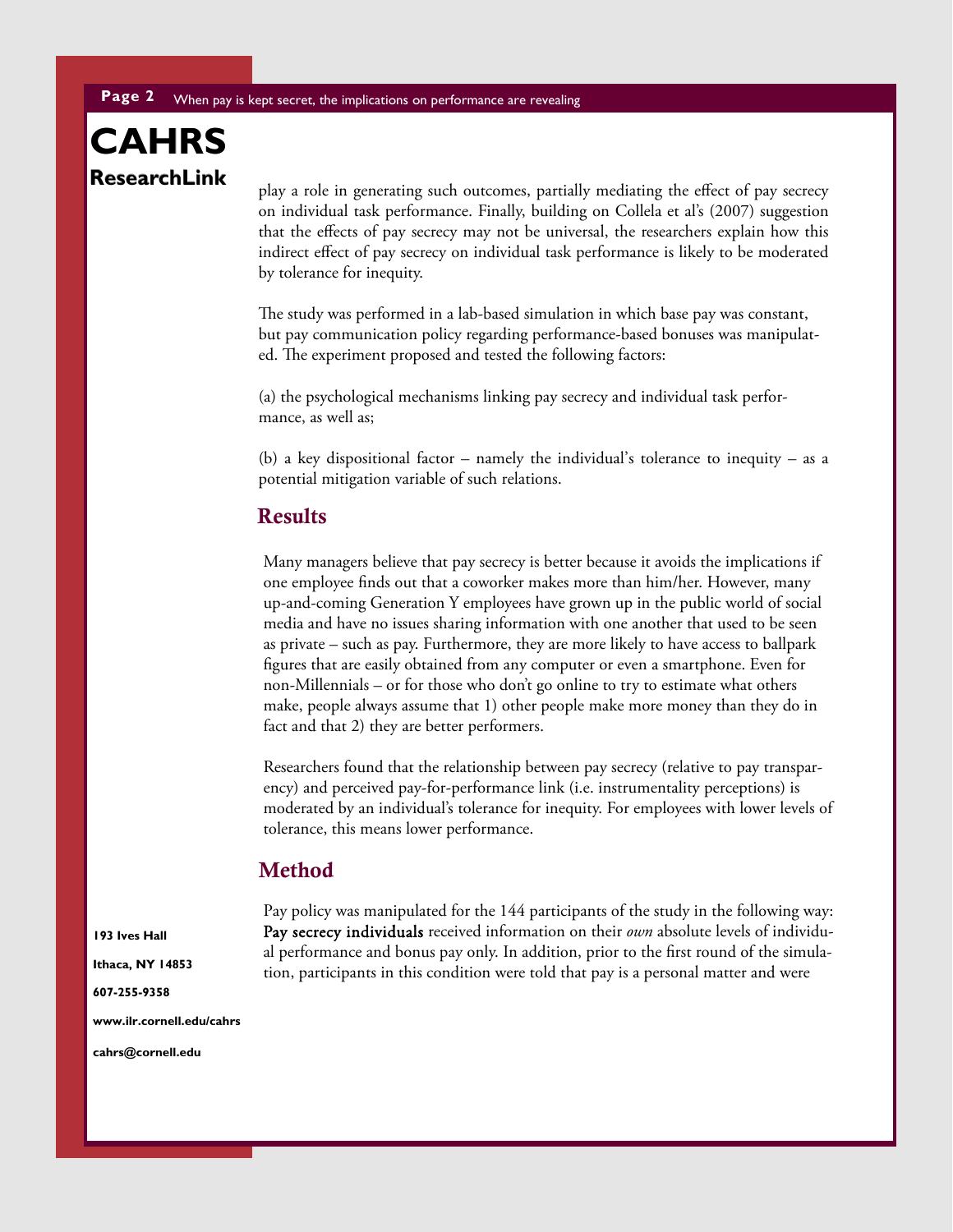requested not to discuss any pay-related matter with other participants in the study at any time. All communications between participants was monitored.

In contrast, participants assigned to the open pay condition received information regarding their *own* individual performance and bonus pay as well as information regarding the pay (but not performance level) of their fellow group members (listed by codenumbers in order to ensure privacy). Participants in the open condition were told that their post phase, e-mail-based communications with their fellow group members would be completely unrestricted.

#### Figure 1: Moderated Model of Pay Policy (X) on Individual Task Performance (Y)



Pay Policy

The direct effect of pay communication policy on task performance is significantly moderated by tolerance for inequity. The nature of this moderation effect is also consistent with the theory that the relationship between pay secrecy and individual task performance is such that performance is lower among those with lower levels of tolerance for inequity. There is a significant positive effect of secrecy on performance among those more inequity tolerant. In contrast, among those less tolerant for inequity, this effect is not only not significant, it is downward sloping.

**193 Ives Hall Ithaca, NY 14853 607-255-9358 www.ilr.cornell.edu/cahrs cahrs@cornell.edu** 

**Page 3** 

**CAHRS**

**ResearchLink ResearchLink**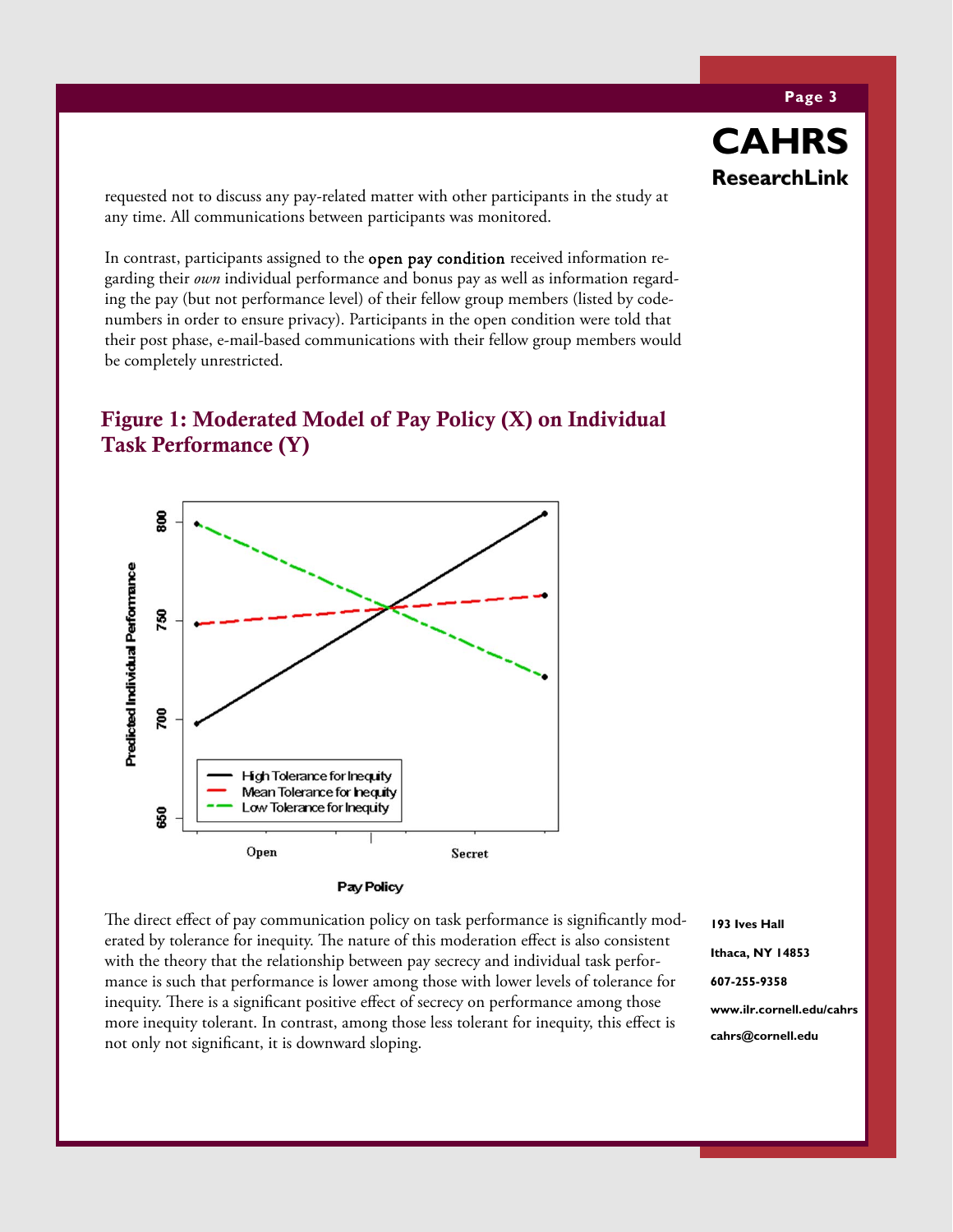## **CAHRS ResearchLink ResearchLink**





The impact of pay secrecy on instrumentality perceptions for those respondents with mean and high tolerance for inequity were insignificant. In contrast, for those with low tolerance for inequity, the negative effect of pay secrecy on individual task performance via perceived instrumentality is more negative among those with lower levels of inequity tolerance.

In other words, when people are in an environment where they have to guess what others make, those individuals who are less inequity tolerant not only think that they deserve to make more money, but they are less motivated to work hard.

**193 Ives Hall Ithaca, NY 14853 607-255-9358 www.ilr.cornell.edu/cahrs**  cahrs@cornell.edu